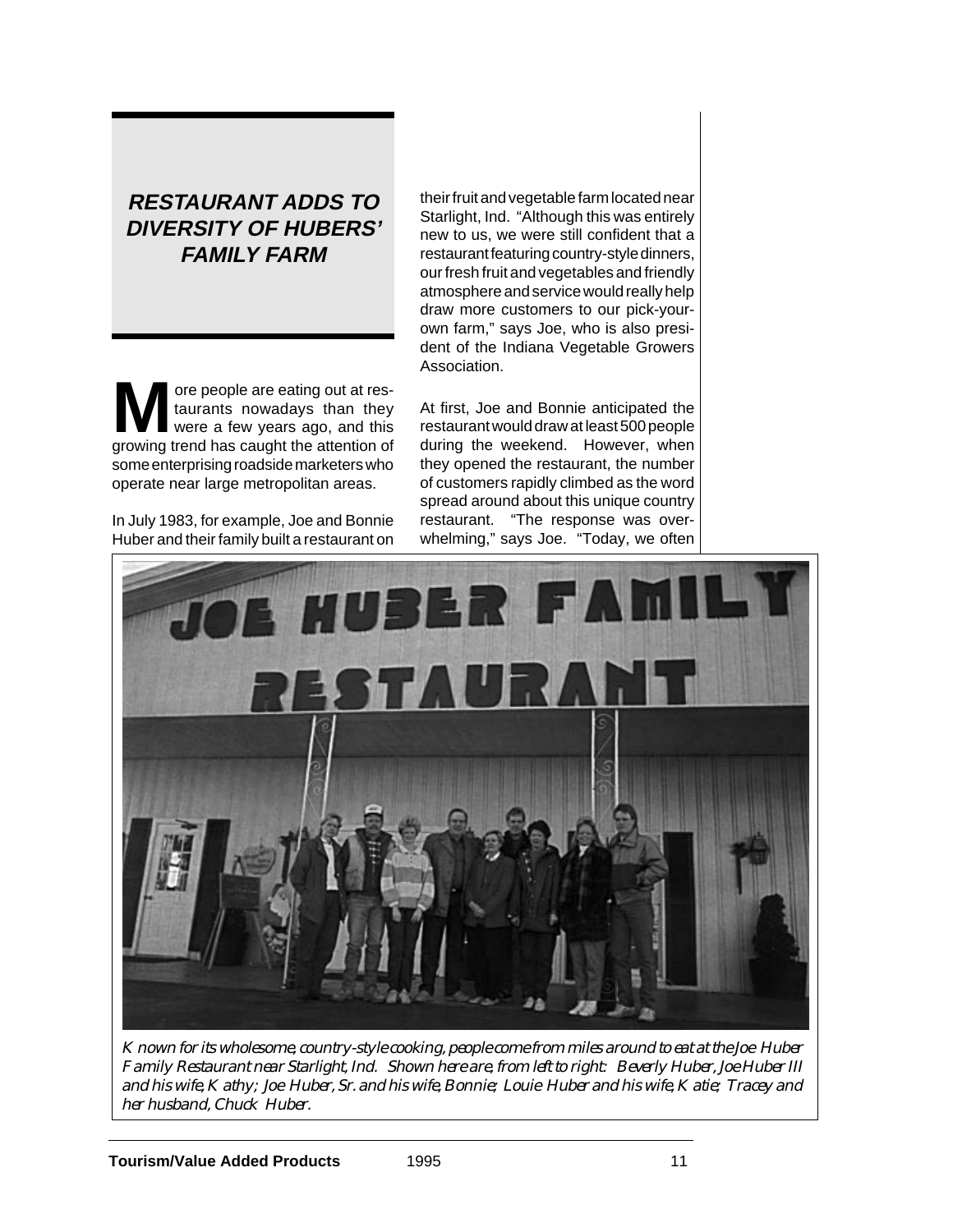serve 6,000 meals during the week, and two-thirds of those are served during weekends."

The Hubers' family restaurant has been successful for several reasons. First, there are more than one million people within a 30-mile radius of the Joe Huber Family Farm, Orchard and Restaurant, covering such cities as Louisville, Ky. and New Albany, Jeffersonville and Clarksville, Ind. Joe also produces his own radio commercials for the restaurant and farm and airs them during a popular gardening program on a Louisville station.

## **Country-Style Cooking**

However, the biggest selling point of the restaurant has been its excellent reputation for wholesome, country-style cooking. The restaurant always features country-style fried chicken served with homegrown vegetables, potatoes, dumplings and fried biscuits with Hubers' homemade apple butter or honey. "The biscuits served with apple butter are very popular,'' says Joe. "Sometimes we have served as many as 3,600 biscuits daily during the weekend. Even during the summer, we often serve 6,000 ears of sweet corn in the restaurant during weekends."

The restaurant menu also features soups, salads, sandwiches and other entrees, such as Amish ham, farm-raised catfish and steaks. The meals can be topped off with the Hubers' fruit cobblers or fruit of the season or homemade pies.

To minimize construction costs, the restaurant is a 50 by 100 pole-type building. The restaurant, which is kept immaculate inside and out, can seat 270 and has a modern, well-equipped kitchen for cooking food in large volumes. To create a warm feeling, the walls inside are lined with native Yellow-poplar boards. Throughout the restaurant, the walls are also decorated with color paintings from a local artist, and there is a dance floor and

stage area in one corner of the restaurant where customers are treated to live country western music on weekends. Behind the stage is a mural painting of the Hubers' family farm. Outside, the restaurant is well-landscaped with shrubs and flowers, and there is parking for 800 cars. The restaurant can also be reserved for banquets, parties and family reunions.

Since large crowds flock to the restaurant on weekends, Joe and his sons, Joe III, Louie and Chuck, also added two carryout windows on the northeast side of the restaurant where customers can order from the full menu. An 18 by 110 patio with an awning was constructed on the east side of the building where people can sit down and eat in the shade. This patio seats 92 people.

But even this wasn't enough to handle the overflow from the restaurant on weekends. That's when Joe masterminded the Chuck Wagon Dinner. Using a covered wagon equipped with a 12-foot long, gas-fired grill, people can order hot dogs, bratwursts or the specialty that includes a full, 16-ounce porterhouse steak along with corn on the cob (still in the husk) and a baked potato stuffed with green peppers and sweet onions with a sprinkle of real bacon bits on top. Apple cobblers and soft drinks are also available. A tent, which is leased, is set up for seating another 120 people. "Instead of adding on to the restaurant, the Chuck Wagon Dinner was a low-cost way of serving more people," Joe says. "But my sons and I are seriously considering building a more permanent structure that is more rustic looking than a tent."

The girls serving the Chuck Wagon Dinner are dressed up in Indian costumes, and the boys who cook the meals wear cowboy outfits. People can also sit on sun dried logs or straw bales and listen to a live country western band while eating. "We create a super atmosphere," says Joe. "It's country, and it really turns people on. I like to call it profit through entertainment farming."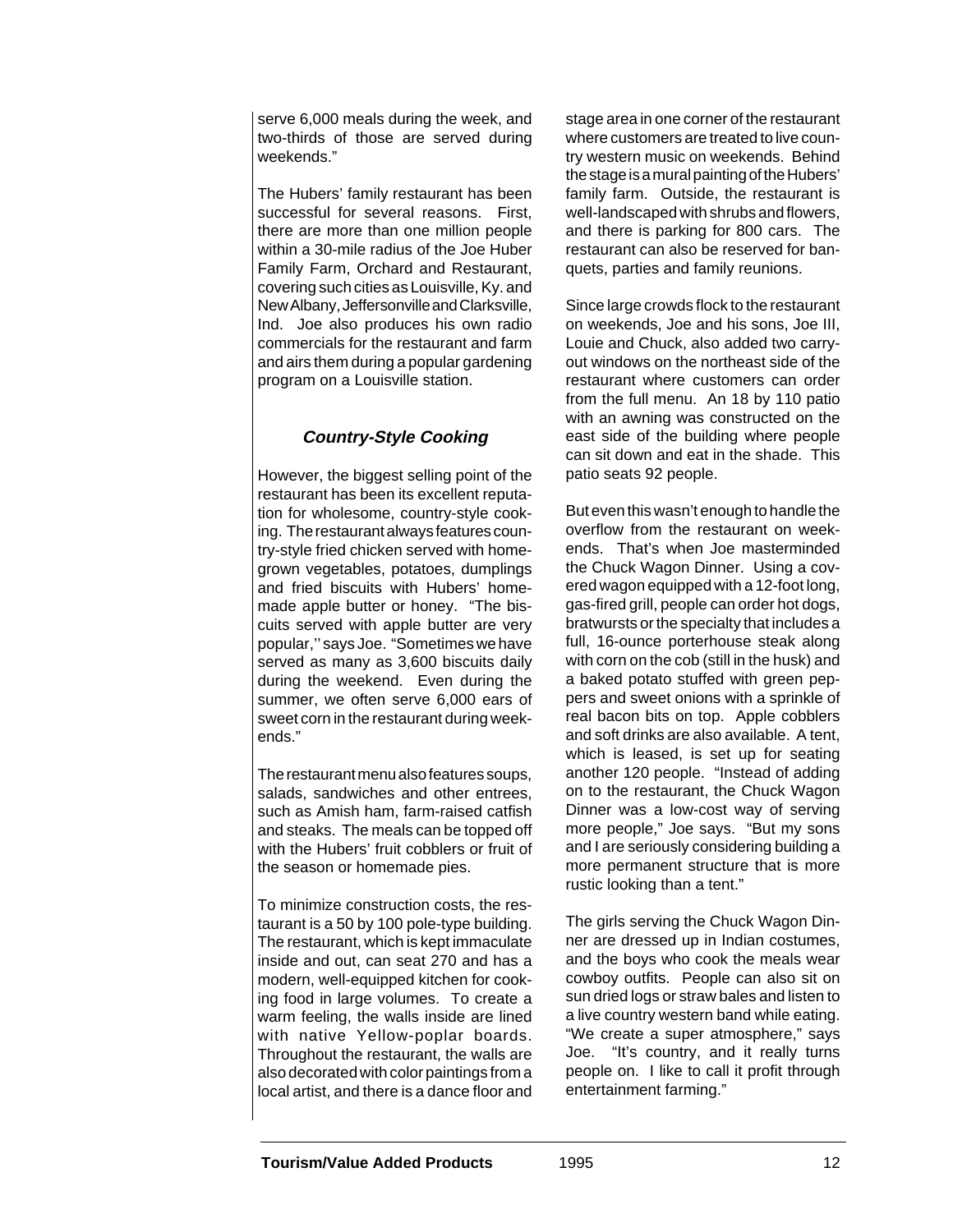Many of the planned activities on the Huber farm focus on family entertainment. Square dance clubs often come to perform at the farm. Hay rides are offered, and the children can get some corn to feed the ducks at one of the irrigation ponds on the farm. A shelter with picnic tables is also available by this pond. Special activities are also planned for the children during Halloween season. "Children are our best salespeople because when the kids are having fun, the parents enjoy themselves, too," says Joe.

## **Complementing Enterprises**

According to Joe, the restaurant has been successful because it features the farm's fresh, high quality fruits and vegetables. "Serving real, wholesome food is what makes this restaurant go, and what we feature in the restaurant seems to sell really well in our farm market sales room," he says. "These two enterprises complement each other."

To supply their pick-your-own trade plus the farm market and restaurant, the Hubers farm about 360 acres, raising nearly 48 different types of fruits and vegetables, such as strawberries, raspberries, thornless blackberries, sweet corn, asparagus, green beans, broccoli, cauliflower, pumpkins, lima beans, peppers (sweet and hot), cabbage, cantaloupe, squash, turnip greens, okra, snow peas, Chinese cabbage, grapes and 12 different varieties of apples produced from semi-dwarf trees, to mention a few. This is a dramatic change from 1967 when Joe and Bonnie were raising seven different fruits and vegetables on their 80-acre farm and were working hard to make the switch from wholesale to direct marketing.

With the exception of sweet corn, potatoes and asparagus, all the produce is available on a pick-your-own basis. The produce is also available in bulk or as prepackaged in the farm market sales room.



*The restaurant, which can seat 270 people, always features countrystyle fried chicken, homegrown vegetables, dumplings and fried biscuits with homemade apple butter. It has also received good reviews from food critics at local newspapers.*

"You need the variety and quality to make it attractive and economical for the customers to drive out to the farm," says Joe. "Although our sales are higher than they've ever been, Bonnie and I have noticed an overall decline in pick-your-own sales since 1981. Then, we were selling about 90% of our crops as pick-your-own with the remaining being sold as prepicked. Today, we sell 70% of our crops as prepicked and 30% as pick-your-own. The market has really changed mainly because the customer is more affluent and because many women are now working and don't have the time to pick it themselves, but they still want high quality, nutritious produce for their families. Consequently, we've geared our farm market sales room to cater to the customers' demand for convenience and variety"

For example, the Hubers offer produce in different sized packages. Apples are available in half pecks. Potatoes are available by the half bushel. Sweet corn is sold by the half dozen. Peas are sold in threepound packs, and for those who pick their own peas, they can have them shelled right on the spot for 5 cents per pound. The Hubers also cater to those who like to can and freeze produce. Bonnie frequently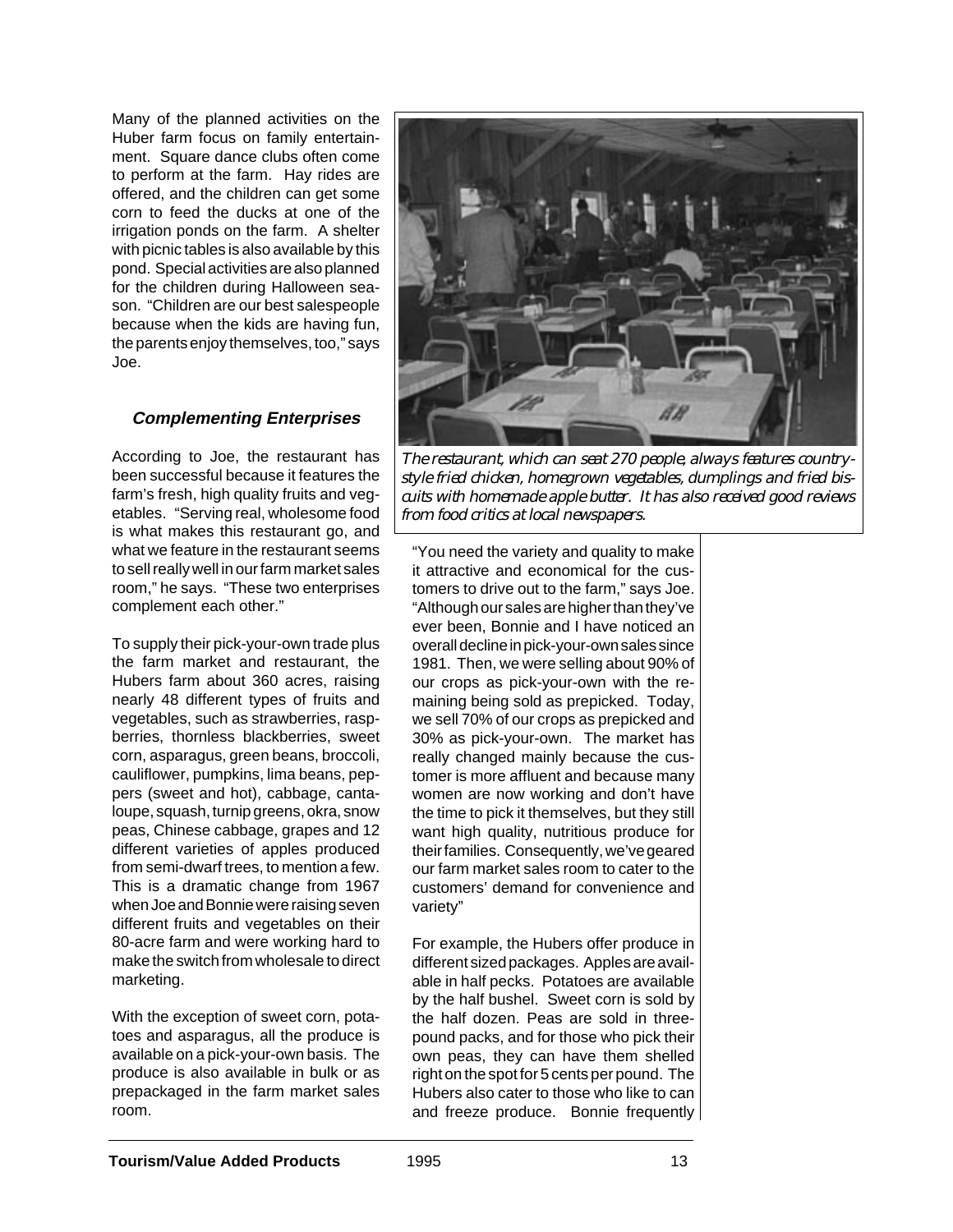

*A large variety of high quality fruits and vegetables is what attracts customers to Hubers' farm market sales room, which is located near their restaurant. The sales room and restaurant are open from March through December. Many other items are also offered such as jellies,*

visits with customers, handing out brochures which offer canning and freezing tips along with her favorite recipes for preparing tasty meals and desserts. "This is the kind of personal touch that a customer can't get at a supermarket," says Joe. "Our family works hard at satisfying the customer, and it's our top priority to provide them the best, wholesome produce possible."

The Huber family is also very committed to working cooperatively with other local roadside marketers. During the mid-1970s, Joe and Bonnie formed a cooperative known as Starlight U-Pick Farms along with Joe's cousins, Gerald and Carl, who own and manage the Huber Winery and Orchard, and with Stumler's Orchard. Each year, the group gets together to discuss prices and a budget for advertising Starlight U-Pick Farms. Some harvesting equipment is even owned and used cooperatively by the group. "We all benefit by cooperating instead of trying to compete with each other," says Joe.



*Some 60,000 people visit the Hubers' farm each year, and many are treated to country music and other family entertainment activities.*

But the biggest reward that Joe and Bonnie have received from years of hard work and from starting the restaurant is knowing that their sons and daughters and in-laws were able to work into the business and keep the farm in the family without any debt hanging over anyone's head.

Joe III is fully managing the farm, and his wife, Kathy, handles the bookkeeping for the restaurant and farm. Louie manages the kitchen, and his wife, Katie, manages the dining room in the restaurant. Beverly manages the farm market sales room. Beverly's husband, Kenny, and sister, Kim, work part-time at the farm market. Chuck manages the packing shed for the farm market sales room and restaurant, and his wife, Tracey, is a hostess in the restaurant.

"I love the customers, and I'm just so thrilled to see the family actively involved with the business," says Bonnie. "When Joe and I were younger, we planned on building something for our children so that they could enjoy life a little more. For us, putting in those long, hard hours was well worth it."

**Editor's note.** Joe Huber's address is Huber Family Farm, Orchard and Restaurant, R.R. 1, Box 648, Borden, IN 47106. Phone: (812) 923-5597 (farm) or 923- 5255 (restaurant).